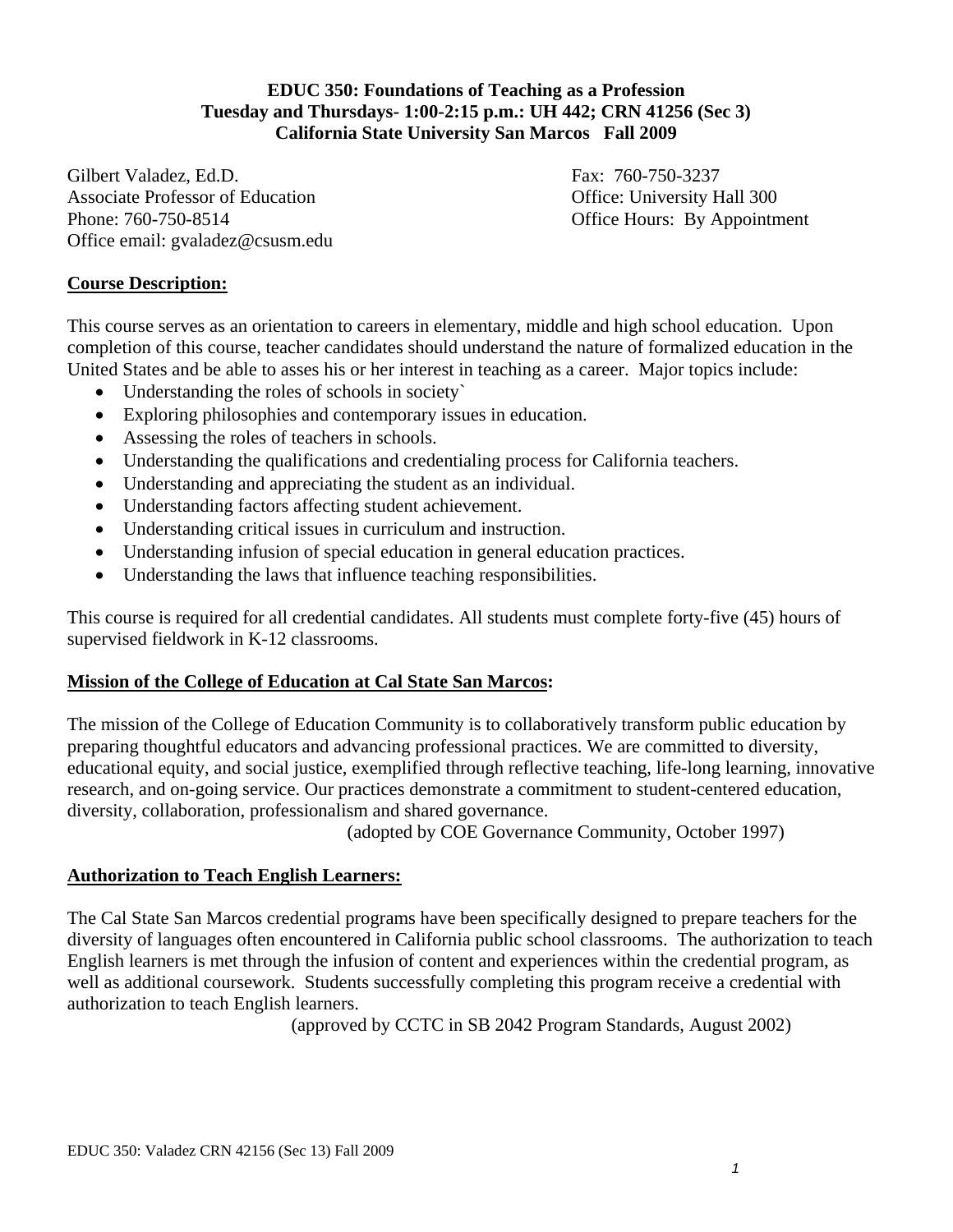#### **Special Education Inclusion:**

Consistent with the intent to offer a seamless teaching credential in the College of Education, this course will introduce the collaborative infusion of special education competencies that reflect inclusive educational practices. Students will demonstrate a knowledge of laws and dispositions that relate to special education through a variety of activities such as the viewing and analysis of the video F.A.T. City, reading and analysis of special education law, and *Creating an Inclusive School*.

#### **Students with Disabilities Requiring Reasonable Accommodations:**

Students are approved for services through the Disabled Student Services Office (DSS). This office can be contacted by phone at (760) 750-4905, or TTY (760) 750-4909. Students authorized by DSS to receive reasonable accommodations should meet with their instructor during office hours or, in order to ensure confidentiality, in a more private setting.

#### **All University Writing Requirement:**

 (approximately). This will be met through written assignments. In keeping with the All-University Writing Requirement, all 3 unit courses must have a writing component of at least 2,500 words

#### **CSUSM Academic Honesty Policy:**

Students will be expected to adhere to standards of academic honesty and integrity, as outlined in the Student Academic Honesty Policy. All written work and oral presentation assignments must be original work. All ideas/materials that are borrowed from other sources must have appropriate references to the original sources. Any quoted material should give credit to the source and be punctuated with quotation marks.

Students are responsible for honest completion of their work including examinations. There will be no tolerance for infractions. If you believe there has been an infraction by someone in the class, please bring it to the instructor's attention. The instructor reserves the right to discipline any student for academic dishonesty in accordance with the general rules and regulations of the university. Disciplinary action may include the lowering of grades and/or the assignment of a failing grade for an exam, assignment, or the class as a whole."

Incidents of Academic Dishonesty will be reported to the Dean of Students. Sanctions at the University level may include suspension or expulsion from the University.

#### **Plagiarism:**

As an educator, it is expected that each student will do his/her own work, and contribute equally to group projects and processes. Plagiarism or cheating is unacceptable under any circumstances. If you are in doubt about whether your work is paraphrased or plagiarized see the Plagiarism Prevention for Students website http://library.csusm.edu/plagiarism/index.html. If there are questions about academic honesty, please consult the University catalog.

#### **College of Education Attendance Policy:**

 Due to the dynamic and interactive nature of courses in the College of Education, all students are expected to attend all classes and participate actively. Absences and late arrivals/early departures will affect the final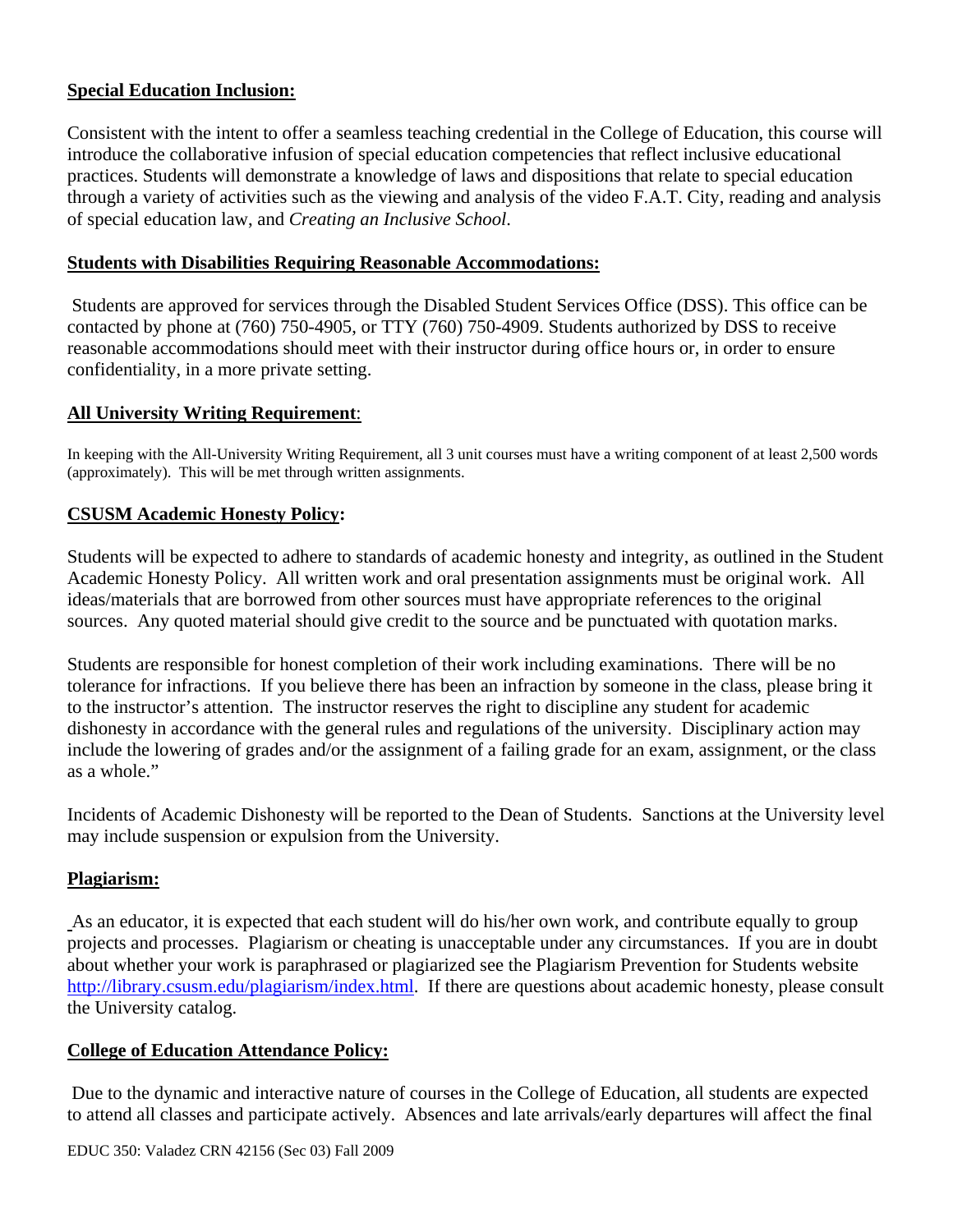grade. A minimum grade of  $C<sub>+</sub>$  is required in EDUC 350 to qualify as prerequisite for admission to the Cal State San Marcos teacher credential program. COE attendance policy states, "At a minimum, students must attend 80% of class time, or s/he may not receive a passing grade for the course at the discretion of the instructor. Individual instructors may adopt more stringent attendance requirements." Should students have extenuating circumstances, please contact the instructor as soon as possible. In this section of EDUC 350, the instructor has adopted this additional policy: If you miss two class sessions, you cannot receive a grade of A or A -; if you miss three class sessions, you cannot receive a grade of B+ or B.

### **Credential Program Recommendations:**

As one of several evaluation methods, EDUC 350 course instructors are asked for feedback concerning credential candidates who are applying for programs at Cal State San Marcos. Keep in mind that your professionalism and hard work in this class not only affect your course grade, but also indicate your readiness for a credential program.

### **Field Work:**

In addition to in-class work, assigned readings and projects, students will participate in fifteen (15) hours of supervised fieldwork assignments in a variety of public school settings. Details on the fieldwork are found on the COE syllabus webpage, at the top of the list of syllabi for this semester. Documentation of these hours is required to receive a grade in EDUC 350. Cal State San Marcos students are expected to adhere to professional standards in their dress and behavior in the field. Required clearances (fingerprints, TB test) are the responsibility of the student. A recommendation (usually from the classroom teacher where most of the fieldwork is done, also known as a Field Experience Recommendation) is a requirement for admission to the Cal State San Marcos Teacher Credentialing programs.

### **Use of Technology:**

 Students are expected to demonstrate competency in the use of various forms of technology (i.e. word processing, electronic mail, WebCT6, use of the Internet, and/or multimedia presentations). Specific requirements for course assignments with regard to technology are at the discretion of the instructor. Keep a digital copy of all assignments for use in your teaching portfolio. All assignments will be submitted online, and some will be submitted in hard copy as well. Details will be given in class.

### **Electronic Communication Protocol**

Electronic correspondence is a part of your professional interactions. If you need to contact the instructor, email is often the easiest way to do so. It is my intention to respond to all received e-mails in a timely manner. Please be reminded that e-mail and on-line discussions are a very specific form of communication, with their own nuances and etiquette. For instance, electronic messages sent in all upper case (or lower case) letters, major typos, or slang, often communicate more than the sender originally intended. With that said, please be mindful of all e-mail and on-line discussion messages you send to your colleagues, to faculty members in the College of Education, or to persons within the greater educational community. All electronic messages should be crafted with professionalism and care.

Things to consider:

- Would I say in person what this electronic message specifically says?
- How could this message be misconstrued?
- Does this message represent my highest self?
- Am I sending this electronic message to avoid a face-to-face conversation?<br>EDUC 350: Valadez CRN 42156 (Sec 03) Fall 2009

EDUC 350: Valadez CRN 42156 (Sec 03) Fall 2009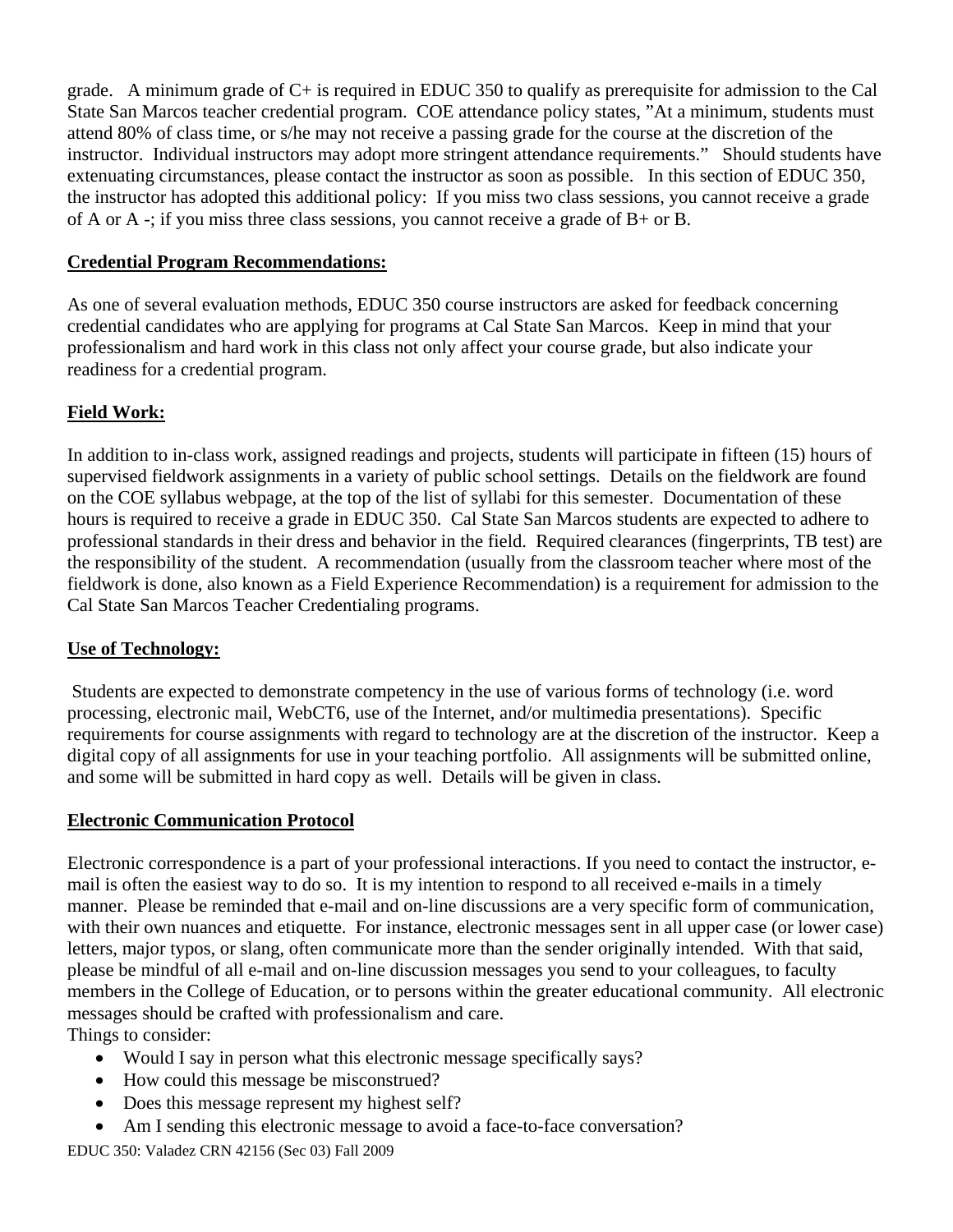In addition, if there is ever a concern with an electronic message sent to you, please talk with the author in person in order to correct any confusion.

### **Teaching Performance Expectation (TPE) for EDUC 350**:

A primary goal of EDUC 350 is to begin the process of developing teacher candidates to become professional educators. The following TPE of the California Commission for Teacher Credentialing is expected to be met during this course:

### **TPE 12: Professional, Legal and Ethical Obligations**

Candidates are aware of their own personal values and biases and recognize ways in which these values and biases affect the teaching and learning of students. They resist racism and acts of intolerance. Candidates appropriately manage their professional time spent in teaching responsibilities to ensure that academic goals are met.

Candidates for a Teaching Credential understand and honor legal and professional obligations to protect the privacy, health, and safety of students, families, and other school professionals. They are aware of and act in accordance with ethical considerations and they model ethical behaviors for students. Candidates understand and honor all laws relating to professional misconduct and moral fitness.

### **Teaching Performance Assessment for Developing as a Professional Educator**

The successful completion of the personal philosophy assignment is a requirement for completion of this course and is a component of partially meeting the TPE described above. This statement will be used for assessment both in the course and at completion of the College of Education program. Retain an electronic copy of your statement for submission for your portfolio at the completion of your teacher education program.

### **Class Discussions and Participation:**

Students will engage in student-centered learning each class session, and will be expected to actively participate.

- Do you participate in class discussions productively, sharing your knowledge and understandings?
- Do you interact productively with your peers, taking on a variety of roles (leader, follower, etc.)?
- Do you contribute appropriately to group work—do you "do your share"?
- Are you able to accept others' opinions?
- Are you supportive of others' ideas?
- Do you support your peers during their presentations?
- Can you monitor and adjust your participation to allow for others' ideas as well as your own to be heard?

### **Course Requirements:**

Teacher education is a professional preparation program. It is expected that students will come to class prepared to discuss the readings, submit required assignments, and participate in class activities. Students are expected to adhere to academic honesty and integrity, standards of dependability, confidentiality and writing achievement. Because it is important for teachers to be able to effectively communicate their ideas to students, parents, colleagues, and administrators, writing that is original, clear and error-free is a priority for

EDUC 350: Valadez CRN 42156 (Sec 03) Fall 2009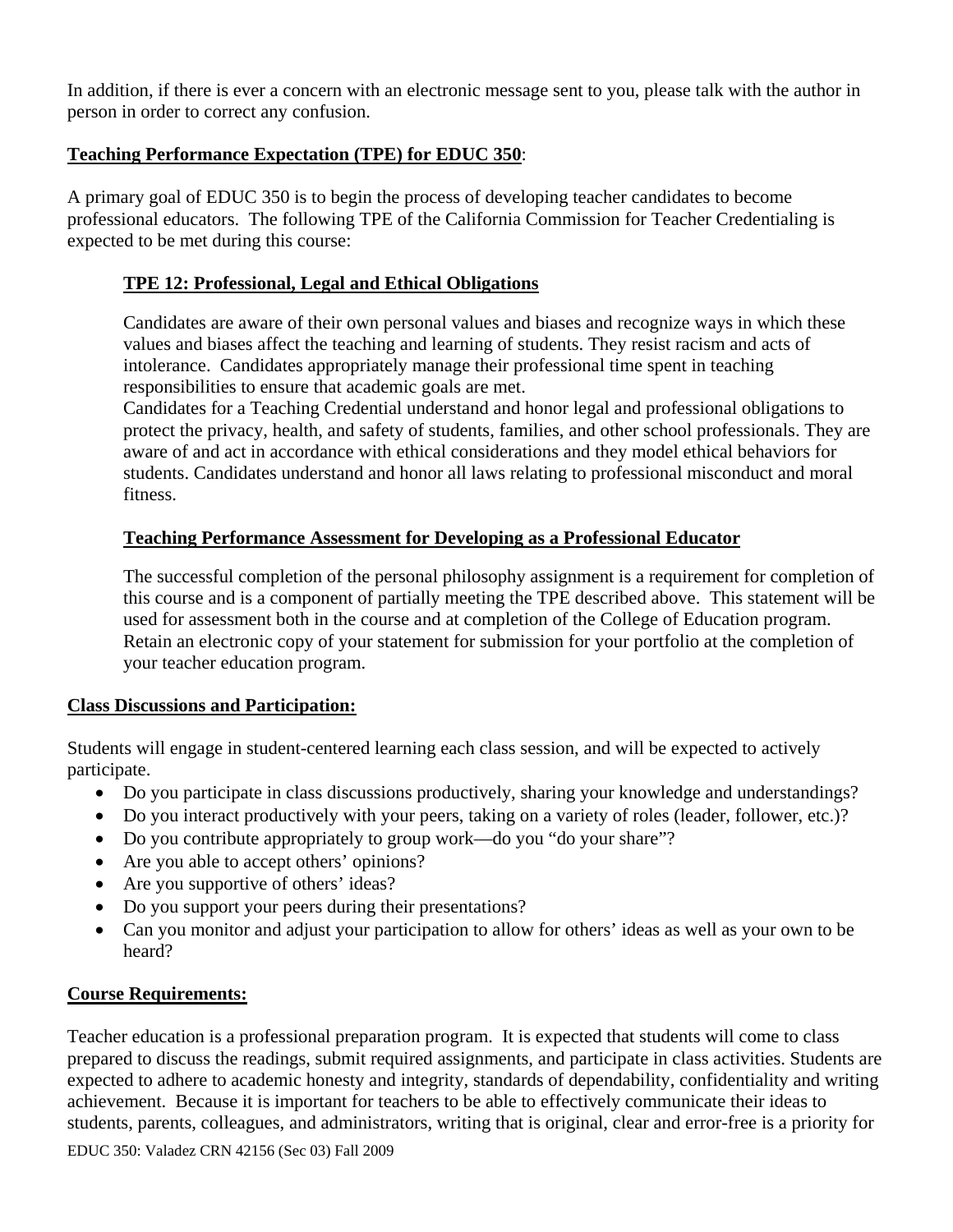the College of Education. It is expected that work will be turned in on time. Please discuss individual issues with the instructor. Points will be deducted if assignments are submitted late (10% penalty per day late; no credit will be awarded if the assignment is one week late).

## **Required Texts:**

Nieto, Sonia. (2006). *Why We Teach*. NY: Teachers College Press. ISBN 0807745936, Approximately \$12 - 20.

Grant, Carl. A. & Gillette, Maureen. (2005). *Learning to Teach Everyone's Children: Equity, Empowerment* 

*Education that is Multicultural.* Thomson & Wadsworth. ISBN 0-534-64467-8, Approximately \$ 45 - 65

Villa, R. A. and Thousand, J. S. (2005). *Creating an Inclusive School* (2nd ed.). Alexandria, VA: Association for Supervision and Curriculum Development. , ISBN 0-87120-251-4 Approximately \$12 - 25

# **Assignments and grading:**

1. Reading log 10 points 10 points

The reading log provides an opportunity to reflect on learning about teaching through the assigned readings for each week. In the reading log, do not summarize. Instead, respond to the readings: agree, disagree, note specific ideas, etc. Entries should be 1 paragraph in length. Log entries for the Monday/Wednesday class must be submitted via the course WebCT6 site by the prior Friday at noon each week.

Individual submissions are not graded; rather, their timely submission is noted and points are assigned on the basis of having completed the assignment for the semester. No credit will be given for late submissions. In extraordinary circumstances, if you do not have access to WebCT for a timely submission, you may email the log entry to me by Friday at noon at gvaladez@csusm.edu. Later, when you have WebCT access, you will resubmit. Also, keep the syllabus schedule as the entries are not assigned in a chronological order.

|  | 2. Current events in education | 5 points |
|--|--------------------------------|----------|
|--|--------------------------------|----------|

Sign up for a date when you will be responsible for presenting an item from the week's news in K-12 education (10 minutes maximum). The item may be from television, radio, internet (e.g., www.edweek.org/), newspaper, or magazine, and may pertain to local, national/, or international issues. You will summarize and present the importance of the news for your classmates. After you present your current event, go to the WebCT site and submit a one-sentence report as the "CE" ("Current Events") assignment, so that you can receive credit.

3. Interview of a teacher 15 points

Details are below. The written report is due via the WebCT site on **Sep 17.** 

4. Inclusion (The outsider) 10 points

Many students with special needs come to view themselves as *outsiders* because they are labeled as different from the typical student. Following the procedures written below you will write a reflective essay about inclusion. The assignment is due on WebCT on **Oct 20**.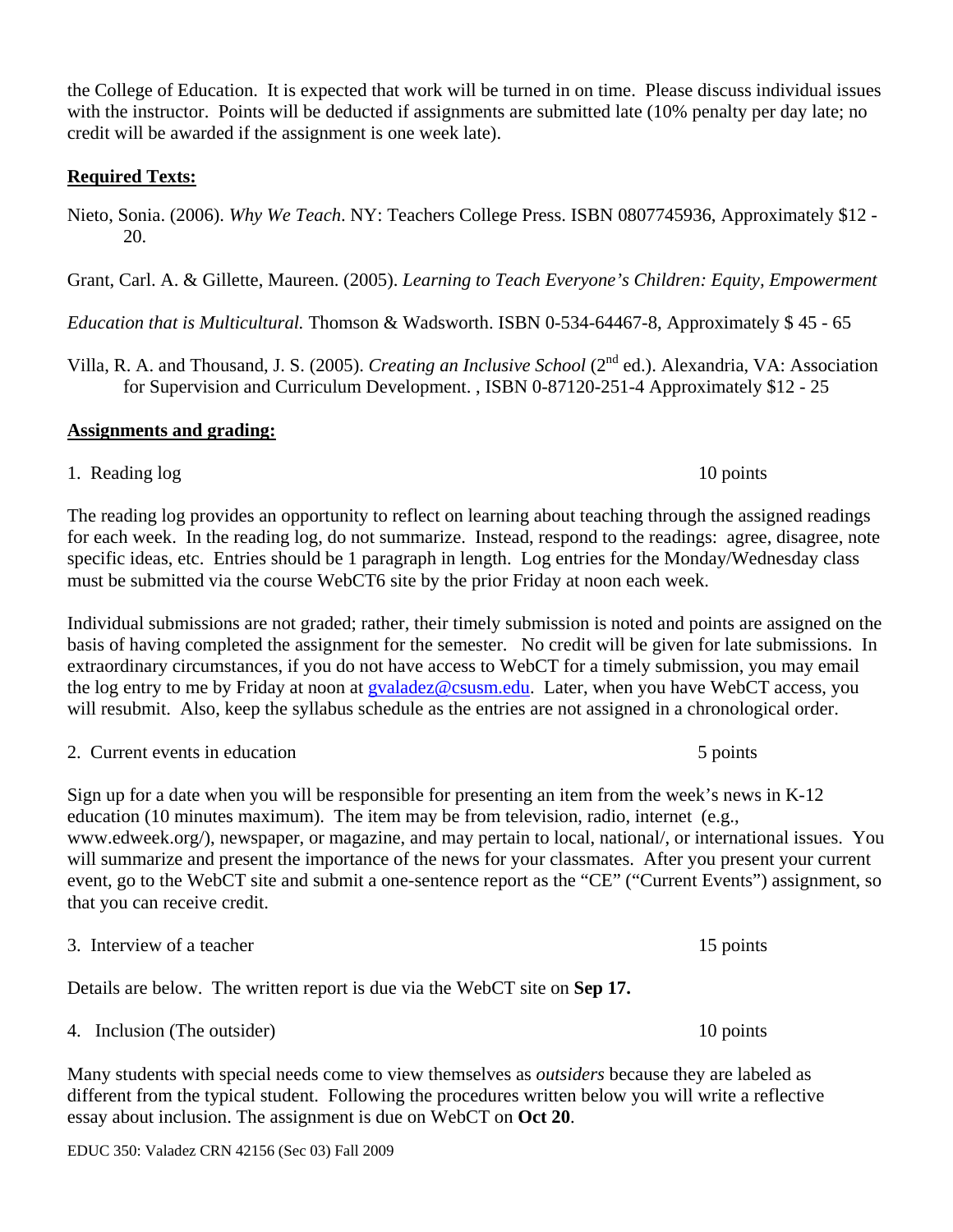| 5. Classroom observation reports                                                                                                                             | 15 points |
|--------------------------------------------------------------------------------------------------------------------------------------------------------------|-----------|
| Using the classroom observation instrument provided in class, write up ten 30-minute observations in your<br>field sites. Submit your observations on Dec 1. |           |
| 6. Contemporary issues research                                                                                                                              | 20 points |

Choose (1) an issue that interests you (from the topics given to you by the instructor) and (2) one or two partners with whom to work. Research the issue and prepare an oral report to share in class. The report should describe and analyze the issue. Reports to the class will be spaced out over the class periods during the second half of the semester. When you present your research orally, provide a one-page summary and a reference list for your classmates. Each partner must submit the one-page summary to the WebCT site to receive credit for this assignment.

|  |  | 7. Personal philosophy of schooling, learning and teaching |  |  |  | 15 points |
|--|--|------------------------------------------------------------|--|--|--|-----------|
|--|--|------------------------------------------------------------|--|--|--|-----------|

You will write a 4-5 page paper describing your philosophy of schooling, learning and teaching. Details are below. The written report is to via the WebCT site on **Dec 8.** 

8. Participation 10 points

This course is designed for active learning during class sessions. In order for this course to succeed for individuals and the group, students must come to class prepared to discuss assigned readings/topics and to participate in class activities. See details above in "Class Discussions and Participation."

Grades will be determined by the total number of points earned (100 points possible):

**A** = 93-100 ,**A**– = 90-92, **B+** = 87-89, **B** = 83–86, **B**- = 80-82, **C+** = 77-79, **C** = 73-71, **C**- = 70-72, **D** = 60- 69,  $\mathbf{F} = 0.59$ 

### **Assignment #3: Interview of a Teacher**

In this assignment, you will interview a teacher and write a 3–4 page summary of what you learned from him or her. Your purpose is to render a sketch so that your reader may be able to envision the teacher as a person with a distinct philosophy and experience.

#### *Gathering information:*

Interview a current or retired teacher who has had at least 3 years of full–time experience in elementary, middle, or secondary school classrooms. Suggested questions are:

teacher have any regrets about becoming a teacher? Why did the teacher choose to enter teaching? How attractive was the profession to prospective teachers at that time? What were the other career paths available; were any others seriously considered? Does the

What professional education did the teacher have? How helpful was it in learning to teach? At what point did the teacher feel comfortable as a teacher?

What were/are the teacher's goals for the education of students? Have these goals changed over the years?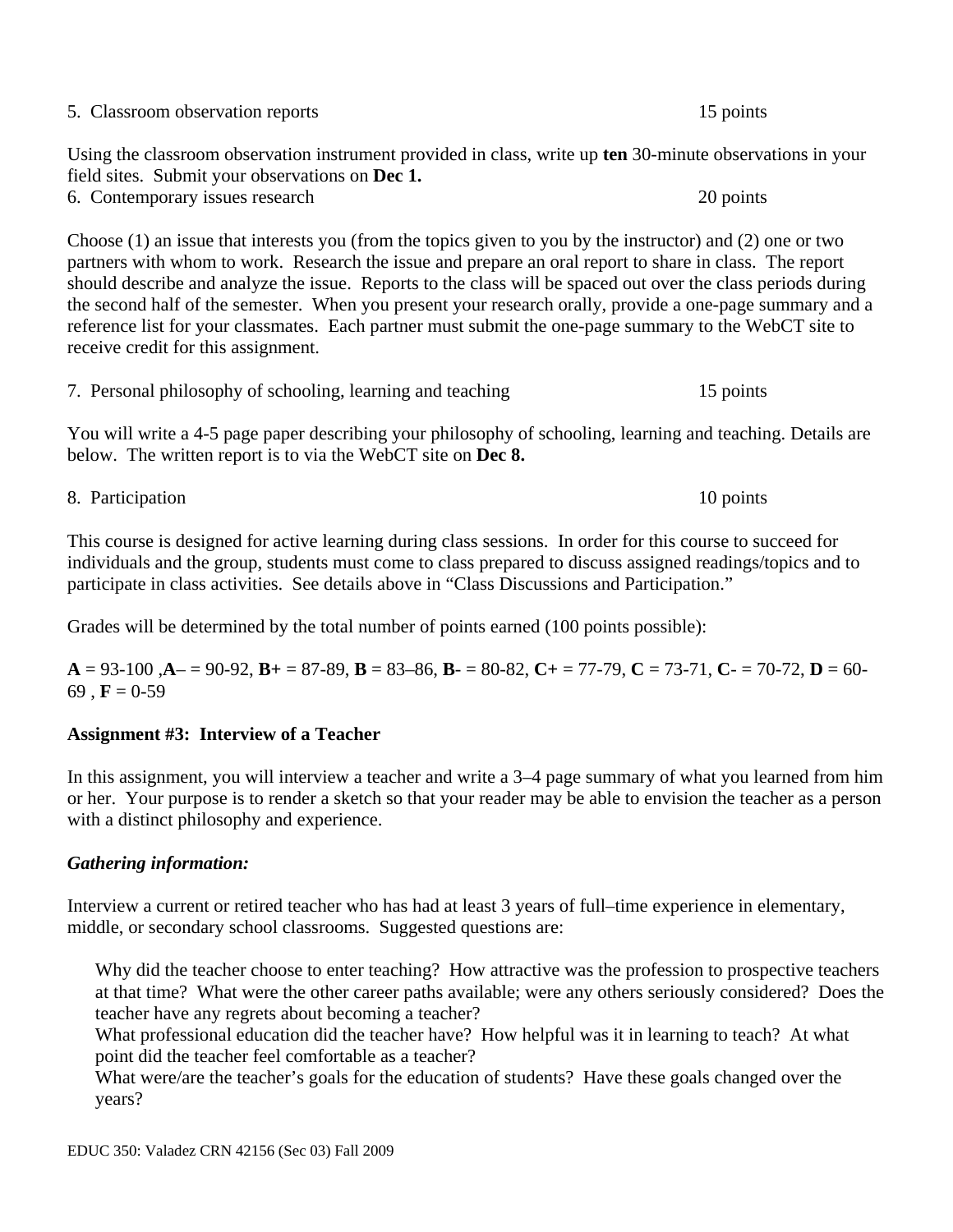What career moves (school buildings, grade level, special students, subject matter, etc.) has the teacher made? To what extent were those moves voluntary? For current teachers, are further moves desired? If so, what are they, and why?

What have been the major joys and frustrations of teaching? What would help increase the joys and minimize the frustrations? On what issues does the teacher feel strongly about making changes in the way that schooling occurs now?

How did/does the teacher learn about his/her students' lives and needs? How similar are the backgrounds of the teacher and his/her students? What have been the teacher's experiences with "culture shock" in working with students from different backgrounds?

What are some favorite memories from the teacher's classroom? Does the teacher tend to remember individual students or activities, or are the memories more general?

What does the teacher think of current "hot issues" in education such as the California High School Exit Exam and the No Child Left Behind Act? How does the teacher take action to address new reforms that impact his/her classroom?

What is the teacher's metaphor for "teaching" or "teacher"? What are the main features of the teacher's approach toward teaching? What has the teacher learned from being a teacher?

### *Analysis:*

After collecting your information, think about what you have learned about this teacher. Focus on a few themes that best characterize what you have heard. Do not try to be all-inclusive. *Protect your teacher's confidentiality by using a pseudonym and masking identifying details.* 

In your analysis, incorporate what you have been learning about becoming and being a teacher. How does your teacher fit within the material addressed in your readings and in class? What issues are raised through your interview? What are the implications of your interview as you think about becoming a teacher? Be sure you include at least one reference to the readings/discussions we have in class.

### *Criteria for evaluation:*

Exemplary papers are characterized by:

Completeness of description of the teacher's experiences and views Explanation of how the teacher interview relates to your thinking about teaching Integration of coursework (readings + discussions) into the analysis Correct grammar, syntax, and spelling

### **Assignment #4: Inclusion (The outsider)**

Many students with special needs come to view themselves as *outsiders* because they are labeled as different from the typical student. But most of us experienced some sense of being an outsider during our K-12 years. After reading chapters 1-3 in *Creating an Inclusive School* and at least two of the *Voices of Inclusion*, write a reflective essay (2 to 3 pages, double spaced) wherein you comment on your own (or a friend's) school experience that caused you to feel like an outsider. Reasons could include differences due to gender, religion, looks, beliefs/interests, family situation, academic ability, etc. Make at least 1 specific connection to the VT text. Consider the following questions:

EDUC 350: Valadez CRN 42156 (Sec 03) Fall 2009 What personal characteristics fostered your or your friend's feeling of being different? EDUC 350: Valadez CRN 42156 (Sec 03) Fall 2009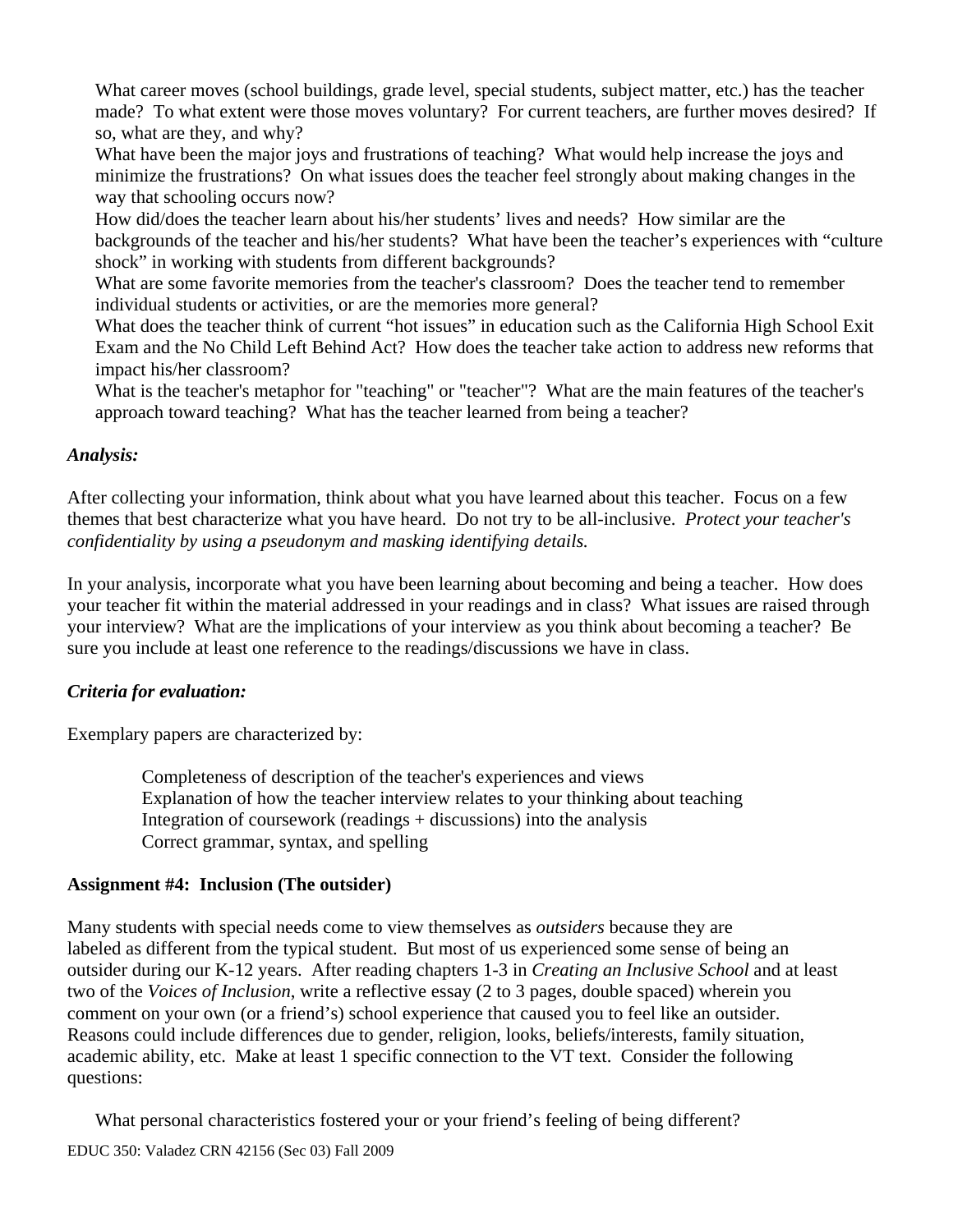How did you react and cope with the situation? Did you share your experience with any teachers? Did any teachers assist you? What could school staff, parents or friends have done to help? In what ways did this experience change you? What did you "learn" from this experience? How might this experience make you a more sensitive teacher?

#### **Assignment # 7: Philosophy of education paper**

Write a 4-5-page paper (double-spaced) that explains your personal philosophy of schooling, learning and teaching. Follow the template below, and self-assess before you turn in the paper.

#### **Paper Introduction**

Name your philosophy (or combination of philosophies) as described by Grant & Gillette Ch 8.

Explain why you are attracted to this philosophical stance. Is it due to your own schooling and/or background, what you've seen in schools since your own school days, the influence of particular persons, texts, other experiences with children/youth, etc.?

Describe the level of schooling and subject field(s) you hope to teach.

#### **Nature of schooling**

Describe what you believe is the purpose of schooling in a democracy. How will you as a teacher help achieve these purposes? Give 1-2 examples of how this will look in your classroom/career.

#### **Nature of the learner**

Describe what you believe is the nature of the learner.

What are your thoughts about the students you will teach? What do they need from a teacher Give 1-2 examples of how this will look in your classroom.

#### **Nature of the teaching/learning process**

Describe what you believe is the nature of the teaching/learning process?.

What do you believe counts as knowledge and how should it be presented?

 meaningful learning activities? How will you as a teacher use subject matter and other experiences to guide students towar

Give 1-2 examples of how this will look in your classroom.

#### **Teacher dispositions and actions**

Describe what behavior (disposition/attitude & actions) you will exhibit in order to carry out your philosophical position.

Give 1-2 examples of how this will look in your career.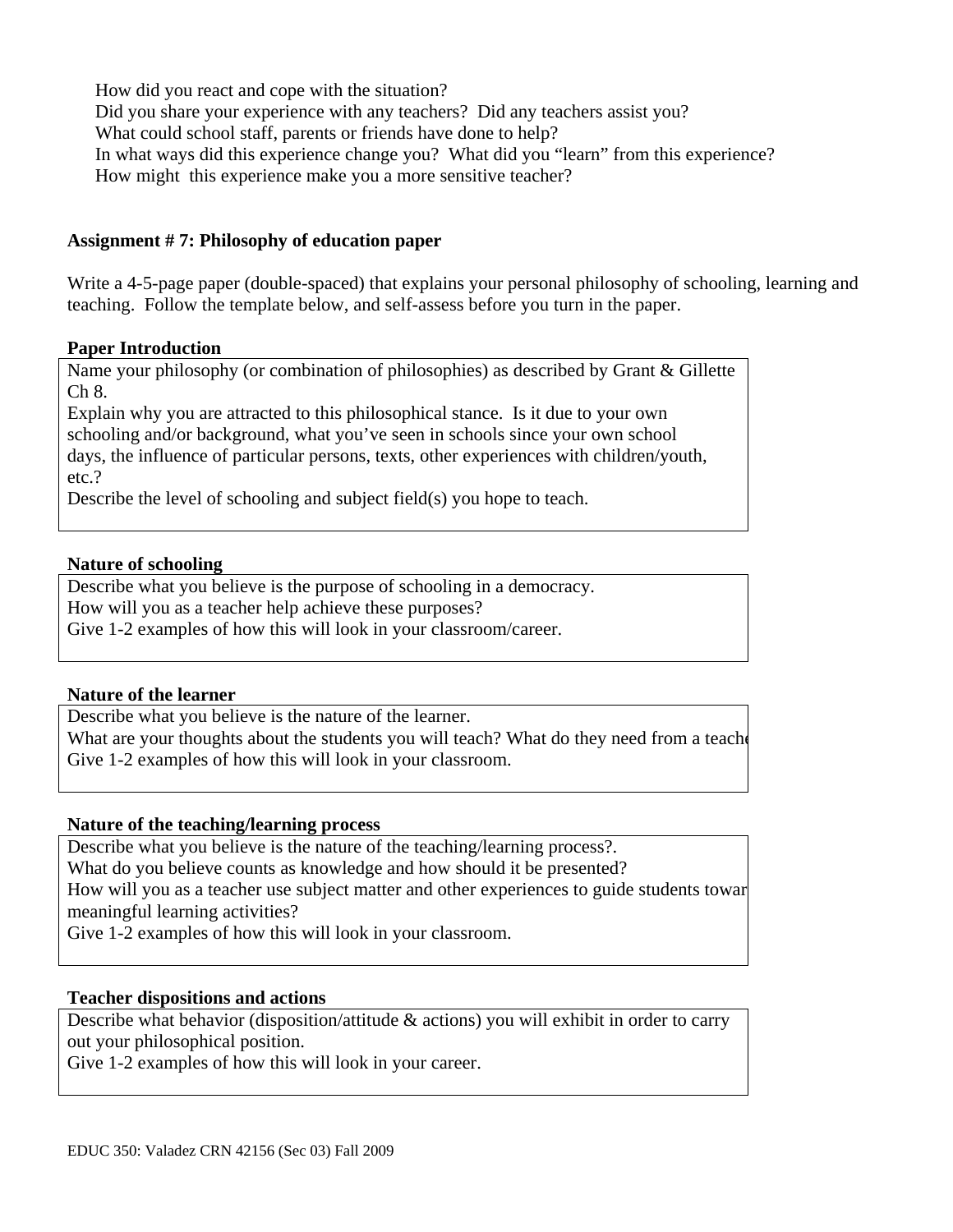### **Criteria for Self- Assessment of Philosophy Paper**

Be sure to self-assess using the following criteria. Submit the self-assessment with your final draft of your philosophy paper (at least one "beefy" paragraph). These are the criteria that will be used to evaluate your philosophy paper.

Exemplary papers have the following characteristics:

**Ideas:** The paper is clear and focused. It holds the reader's attention. Relevant information and details enrich the central theme. Ideas are supported by research, practical knowledge and experience. Conclusions show insight.

**Organization:** The organizational structure enhances and showcases the central idea or theme of the paper. An inviting introduction draws the reader in; a satisfying conclusion leaves the reader with a sense of closure and resolution. Sequencing is logical and effective. Thoughtful transitions tie parts together. The paper flows so smoothly, the reader hardly thinks about it.

**Connections**: The paper includes multiple references to EDUC 350 class experiences (specific text selections, class discussions, fieldwork observations, assignments, current events, etc.).

**Voice:** The writer of this paper speaks directly to the reader in a manner that is individual, compelling, engaging, and has personality.

**Sentence Fluency:** The writing has an easy flow. Sentences enhance the meaning. Sentences vary in length and structure. The piece has purposeful and varied sentence beginnings.

**Conventions:** The writer demonstrates a good grasp of standard writing conventions. Spelling is generally correct. Punctuation is accurate. Grammar and usage are correct. Paragraphing tends to be sound. The piece needs very little additional editing.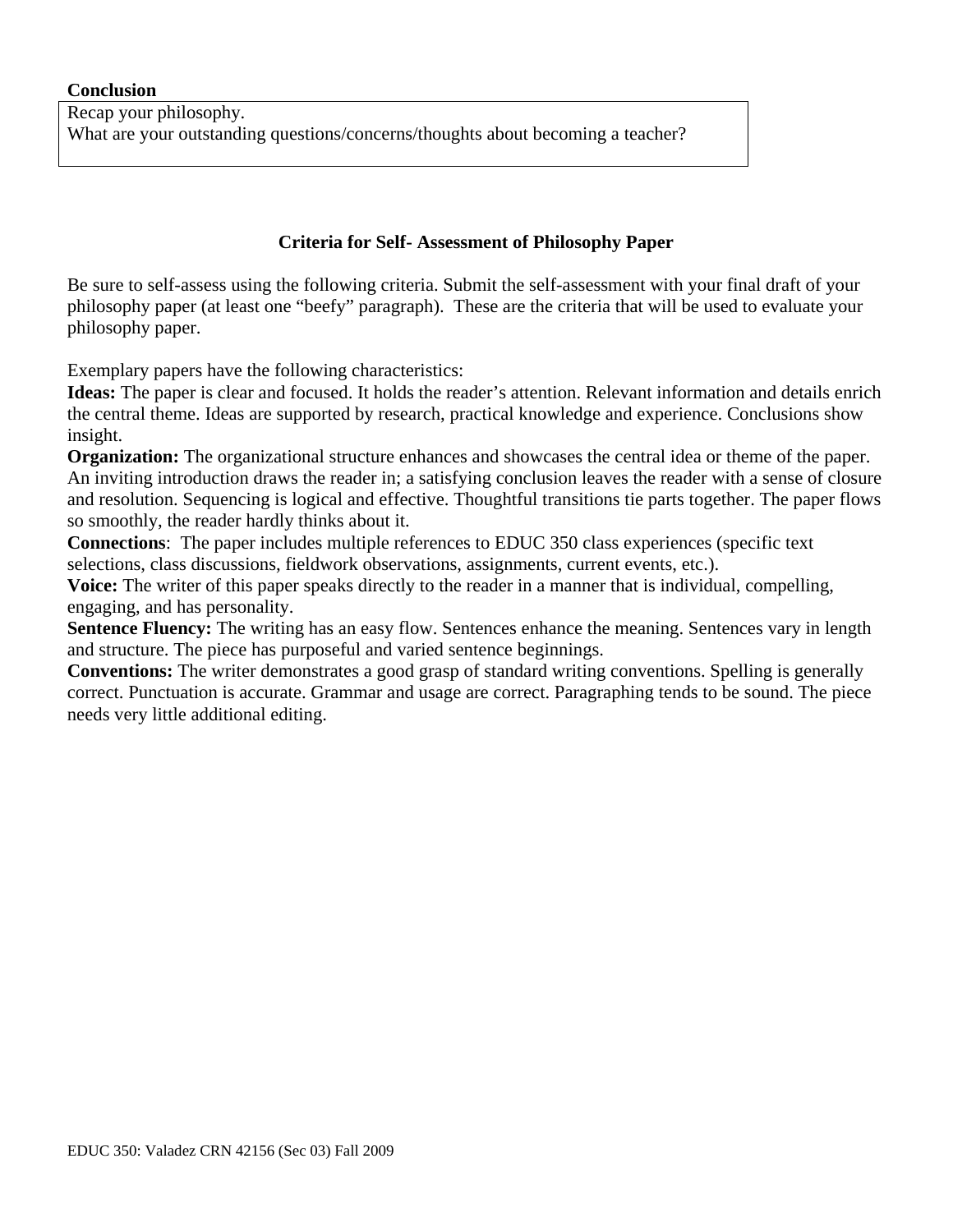## **Schedule as of 08/31/09 Schedule is subject to change at the discretion of the instructor**

| <b>Date</b> | <b>Topic</b>                                                                                                                                                                | Reading log due on prior Friday noon                                                                                     | <b>Assignment</b>                                                                                                    |
|-------------|-----------------------------------------------------------------------------------------------------------------------------------------------------------------------------|--------------------------------------------------------------------------------------------------------------------------|----------------------------------------------------------------------------------------------------------------------|
| Sep 01      | Course intro<br>Read the field experience guidelines at<br>www.csusm.edu/coe You will find this at the<br>top of the Spring syllabi webpage, "EDUC 350<br>Field Experience" |                                                                                                                          | Access the WebCT6<br>course website at<br>http://webct.csusm.edu<br><b>Read:</b> Perfect Day article                 |
| Sep 03      | Why Teach?                                                                                                                                                                  | Log 1: GG ch. 6                                                                                                          | Current events reports                                                                                               |
|             |                                                                                                                                                                             | Discussion of article- "Perfect Day: A<br>Meditation about Teaching"                                                     | Read: EDUC 350<br>advising session<br>info at:<br>http://www.csusm.edu/coe<br>/advising/credentialfinishi<br>ng.html |
| Sep 08      | Becoming a                                                                                                                                                                  | Mechanics of obtaining a credential: Student                                                                             | <b>Read Nieto text (On</b>                                                                                           |
|             | Teacher                                                                                                                                                                     | Services information session                                                                                             | going)                                                                                                               |
|             |                                                                                                                                                                             | Log 7: VTch 1, 2                                                                                                         | Current events reports                                                                                               |
| Sep 10      | Incluson                                                                                                                                                                    | Fat City Video<br>Log 2: GG ch 1 and The Goals of Education on<br>WeCT.                                                  | Current events reports                                                                                               |
| Sep 15      | Inclusion                                                                                                                                                                   | Compelte Fat City Video and Discussion                                                                                   | Current event reports                                                                                                |
|             |                                                                                                                                                                             | Log $3:GGch 8$                                                                                                           | <b>Read Nieto text (on</b><br>going) and "The Goals of<br>Education" article                                         |
| Sep 17      | Schooling in a<br>democracy                                                                                                                                                 | Discussion of the "Goals of Education Article."                                                                          | Due: Teacher interview                                                                                               |
|             |                                                                                                                                                                             | Log 4: GG                                                                                                                | Current events reports                                                                                               |
| Sep 22      | Ethics                                                                                                                                                                      | Ethics Role Play Activity                                                                                                | Current event reports                                                                                                |
|             | Rights and<br>responsibilities                                                                                                                                              | Log $5:GG$ ch $10$                                                                                                       | Read: "The Gardeners'<br>Story" to discuss in on<br>October 6.                                                       |
| Sep 24      | Philosophy paper                                                                                                                                                            | Log 10: GG ch 9, 11                                                                                                      | Current events reports                                                                                               |
|             |                                                                                                                                                                             | In class process, - Overview of philosophy paper<br>requirements." Make sure you have the syllabus<br>with you in class. |                                                                                                                      |
| Sep 29*     | WebCT work                                                                                                                                                                  | Log 9: Peruse the National Middle School<br>Association website, www.nmsa.org                                            | Work on line                                                                                                         |
|             | Furlough day**                                                                                                                                                              | React to the website for your reading log.                                                                               |                                                                                                                      |
| Oct 01      | Special                                                                                                                                                                     | Overview of Special Education-The outsider. In                                                                           | Current event reports                                                                                                |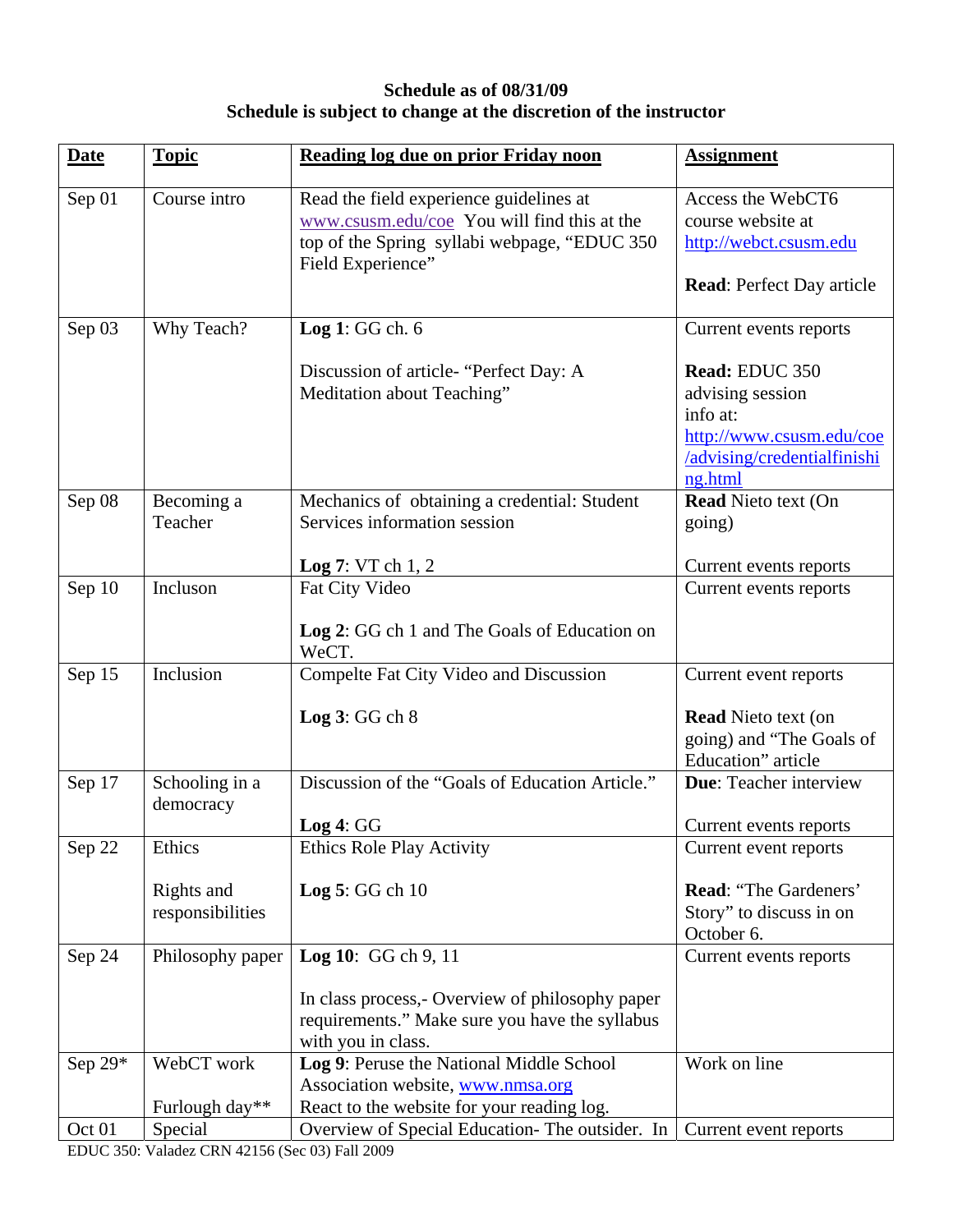|                   | <b>Education-The</b><br>outsider                      | class examples and role play activity                                                                                                                                                                                                                                              |                                                                 |
|-------------------|-------------------------------------------------------|------------------------------------------------------------------------------------------------------------------------------------------------------------------------------------------------------------------------------------------------------------------------------------|-----------------------------------------------------------------|
| Oct <sub>06</sub> | Second language<br>issues                             | Discussion-"The Gardeners' Story." In class<br>process.                                                                                                                                                                                                                            | Current event reports                                           |
| Oct 08            | Second language<br>issues-SDAIE                       | SDAIE demonstration in class.<br>Discussion of importance of addressing second<br>language issues in today's classrooms.                                                                                                                                                           | Current event reports                                           |
| Oct 13            | Metaphor-What<br>is a good<br>teacher?                | Come to class with three rough drafts of your<br>philosophy paper to work on in class. You will<br>work in groups of three. A framework for<br>evaluating your papers will be given in class. For<br>this class session you are to work independently<br>on your philosophy paper. | Current event reports                                           |
| Oct 15            | What is a good<br>teacher?<br>continued               | In class process, metaphor sharing and<br>discussion.                                                                                                                                                                                                                              | Current event reports                                           |
| Oct 20            | Miss Nelson is<br>missing-a case<br>study             | Video and discussion in class- Effective<br>management styles.                                                                                                                                                                                                                     | Current event reports<br><b>Due:</b> Special Education<br>paper |
| Oct 22            | Bloom's<br>Taxonomy                                   | Bloom's Taxonomy- Cognitive and Affective<br>Domains                                                                                                                                                                                                                               | Current event reports                                           |
| Oct 27            | Bloom's<br>Taxonomy<br>continued                      | :In class process, group work and development<br>of cognitively enriched questions                                                                                                                                                                                                 | Current event reports                                           |
| Oct 29*           | Web CT<br>discussion board<br>Furlough day**          | On your own answer the four questions on the<br>WebCT discussion board.                                                                                                                                                                                                            | Work on line                                                    |
| Nov <sub>03</sub> | Philosophy paper<br>workshop                          | Come to class with three rough drafts of your<br>philosophy paper to work on in class. You will<br>work in groups of three. A framework for<br>evaluating your papers will be given in class. For<br>this class session you are to work independently<br>on your philosophy paper. | Current event reports                                           |
| Nov $05$          | Philosophy paper<br>workshop<br>Furlough day**        | Work on philosophy independently.                                                                                                                                                                                                                                                  | Continue working on your<br>classroom observations              |
| Nov 10            | Presentation                                          | Group norm settings and discussion of                                                                                                                                                                                                                                              | Current event reports                                           |
| <b>Nov 12</b>     | planning session<br>Presentations<br>planning session | expectations-Rubrics for evaluation<br>Work on you presentations in class.                                                                                                                                                                                                         | Current event reports                                           |
| Nov 17            | Presentations                                         | Two presentations will be given.                                                                                                                                                                                                                                                   | Current event reports                                           |